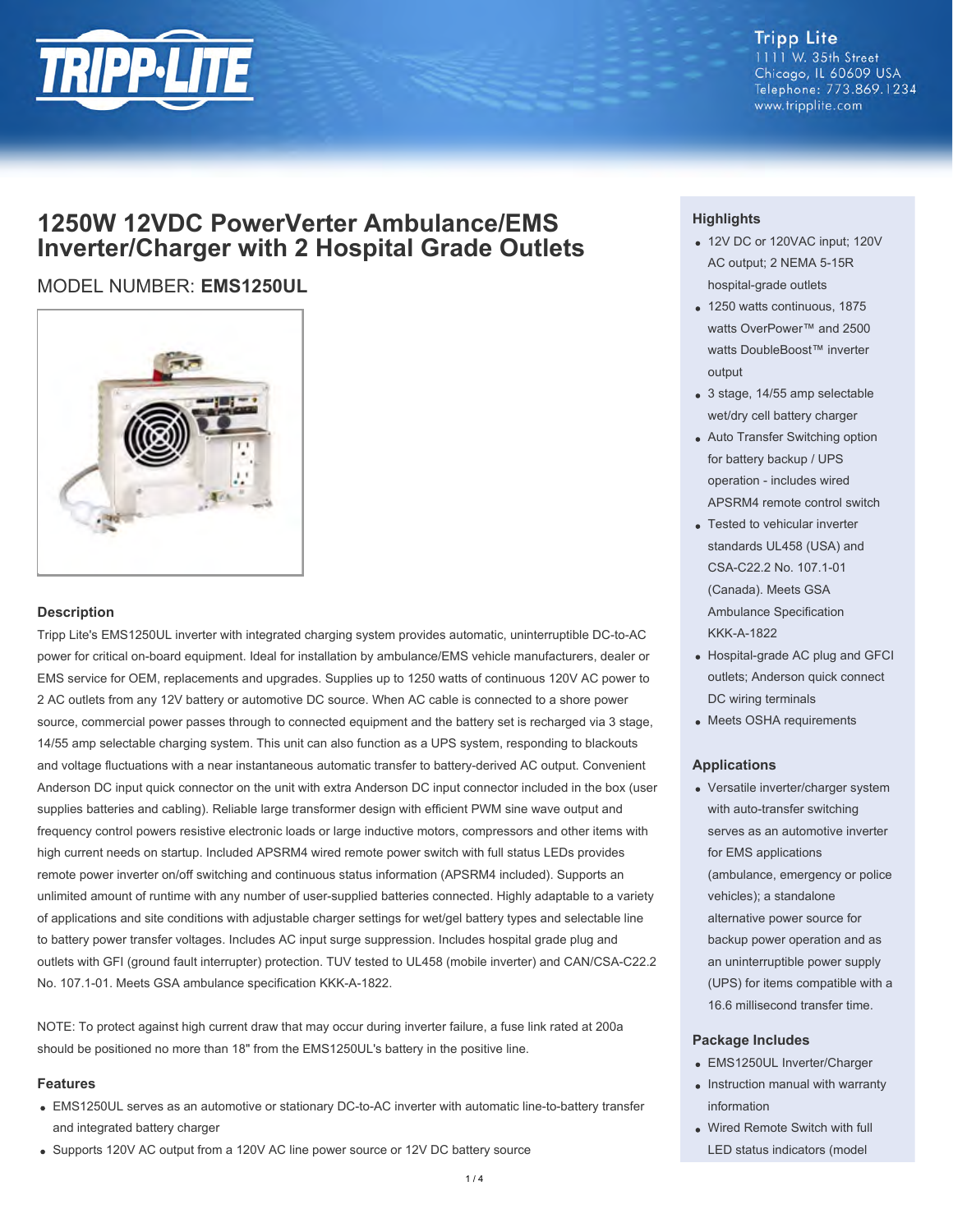

- 
- 16.6 millisecond automatic transfer between line and battery power supports UPS protection during blackouts and voltage fluctuations for equipment compatible with a one cycle transfer time
- 1250 watts continuous AC output in inverter mode, 1440 watts continuous AC output in AC mode
- Double Boost™ inverter output supports momentary startup loads up to 200% of the continuous rating for up to 10 seconds
- OverPower™ inverter output supports longer duration overloads to 150% for 1-60 minutes under ideal battery and temperature conditions. (For best results, utilize OverPower usage for as short of a duration as possible, ensure battery bank and cabling is able to provide full nominal DC voltage under load and allow inverter/charger to fully cool before and after OverPower usage.)
- 3 stage, selectable 14/55 amp battery charger with adjustable settings for wet/gel battery types offers fast, reliable battery recharging
- Anderson quick connect DC wiring terminals safely accept input from attached battery bank
- Protected hardwire output passes 120V line power or inverter output through to connected equipment
- Reliability enhanced large-transformer design tested to UL (USA) and CSA (Canada) standards
- Moisture-resistant construction enables vehicular or marine operation in high humidity environments
- 3 position operating mode switch supports "AUTO" mode to enable automatic transfer between DC and AC modes, CHARGE-ONLY to maintain a full battery charge when AC is present without auto transfer and SYSTEM OFF settings
- Set of six front panel LEDs display AC/DC operational modes, overload status, DC voltage level, shutdown status and system fault status
- Set of 4 configuration dipswitches support wet/gel battery charging profiles, adjustable 135/145V high voltage auto transfer during overvoltages and selectable 75/85/95/105V AC low voltage auto transfer during brownouts
- Set of 4 additional configuration dipswitches support 4 levels of charger limiting relative to output load size, a battery equalization program and battery charger low/high/off settings
- Resettable 12A charger AC input breaker and resettable 12A AC output breaker and automatic 2 speed cooling fan protect the inverter from load and temperature related failures
- Grounding lug properly connects the inverter/charger system to earth ground or vehicle grounding system
- Automatic overload and thermal shutoff safely turns off inverter as excessive loads or overheating conditions develop
- Front panel remote control connector enables remote off/on switching (APSRM4 remote control switch with status LED display and 50 ft cable included). APSRM4 accessory also includes user configurable jacks to support inverter shutoff or startup as a vehicle ignition is engaged
- Load sensing control dial enables adjustable load threshold required to automatically turn the inverter on and off in DC mode as load conditions change

# **Specifications**

| <b>OVERVIEW</b>                    |                                          |  |
|------------------------------------|------------------------------------------|--|
| Style                              | Heavy-duty with built-in battery charger |  |
| <b>OUTPUT</b>                      |                                          |  |
| <b>Frequency Compatibility</b>     | 60 Hz                                    |  |
| <b>Output Receptacles</b>          | $(2)$ 5-15R                              |  |
| Output (Watts)                     | 1250                                     |  |
| Continuous Output Capacity (Watts) | 1250                                     |  |
| Peak Output Capacity (Watts)       | 2500                                     |  |
| <b>Output Nominal Voltage</b>      | <b>120V</b>                              |  |

### APSRM4)

2 Anderson DC connectors (1 on the unit and 1 included in the box)

**Tripp Lite** 1111 W. 35th Street Chicago, IL 60609 USA Telephone: 773.869.1234

www.tripplite.com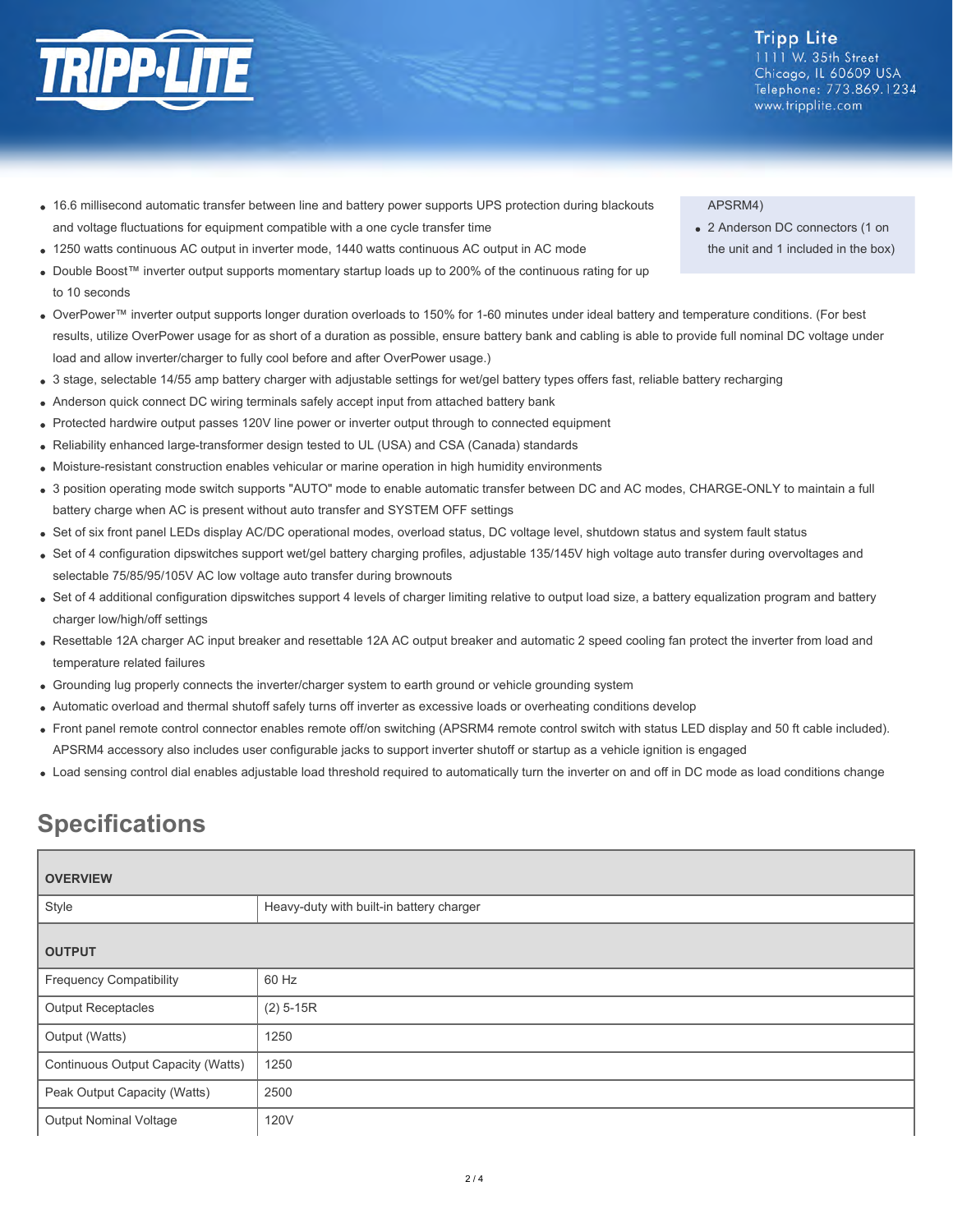

| <b>Output Voltage Regulation</b>             | LINE POWER (AC): Maintains 120V nominal sine wave output from line power source. INVERTER POWER (AC):<br>Maintains PWM sine wave output voltage of 120 V AC (+/-5%).                                                                                                  |  |
|----------------------------------------------|-----------------------------------------------------------------------------------------------------------------------------------------------------------------------------------------------------------------------------------------------------------------------|--|
| <b>Output Frequency Regulation</b>           | 60 Hz (+/- 0.3 Hz)                                                                                                                                                                                                                                                    |  |
| <b>Overload Protection</b>                   | Includes 12A input breaker dedicated to the charging system and 12A output breaker for AC output loads                                                                                                                                                                |  |
| <b>Outlet Details</b>                        | 2 Hospital-Grade GFCI duplex outlets                                                                                                                                                                                                                                  |  |
| <b>INPUT</b>                                 |                                                                                                                                                                                                                                                                       |  |
| Nominal Input Voltage(s) Supported           | <b>120V AC</b>                                                                                                                                                                                                                                                        |  |
| Recommended Electrical Service               | DC INPUT: Requires 12VDC input source capable of delivering 127A for the required duration (when used at full<br>continuous capacity - DC requirements increase during Over-Power and Double-Boost operation). For automotive<br>applications, professional hardwire  |  |
| Maximum Input Amps / Watts                   | DC INPUT: Full continuous load - 127A at 12VDC. AC INPUT: 32 amps at 120VAC with full inverter and charger<br>load (11 A max charger-only / combined input load to support charger and AC output is automatically controllable to<br>66%-33%-0% based on AC output lo |  |
| Input Connection Type                        | DC INPUT: 175A Anderson DC connector. AC INPUT: NEMA 5-15P hospital-grade input plug                                                                                                                                                                                  |  |
| Voltage Compatibility (VAC)                  | 120                                                                                                                                                                                                                                                                   |  |
| Voltage Compatibility (VDC)                  | 12                                                                                                                                                                                                                                                                    |  |
| <b>BATTERY</b>                               |                                                                                                                                                                                                                                                                       |  |
| <b>Expandable Battery Runtime</b>            | Runtime is expandable with any number of user supplied wet or gel type batteries                                                                                                                                                                                      |  |
| DC System Voltage (VDC)                      | 12                                                                                                                                                                                                                                                                    |  |
| <b>Battery Charge</b>                        | 14A/55A (selectable)                                                                                                                                                                                                                                                  |  |
| <b>USER INTERFACE, ALERTS &amp; CONTROLS</b> |                                                                                                                                                                                                                                                                       |  |
| <b>Front Panel LEDs</b>                      | Set of 6 LEDs offer continuous status information on load percentage (6 levels reported) and battery charge level (7<br>levels reported). See manual for sequences.                                                                                                   |  |
| Switches                                     | 3 position on/off/remote switch enables simple on/off power control plus "auto/remote" setting that enables distant<br>on/off control of the inverter system when used in conjunction with included External switch for wired remote control<br>of APS unit APSRM4 ac |  |
| <b>SURGE / NOISE SUPPRESSION</b>             |                                                                                                                                                                                                                                                                       |  |
| AC Suppression Joule Rating                  | 760                                                                                                                                                                                                                                                                   |  |
| <b>PHYSICAL</b>                              |                                                                                                                                                                                                                                                                       |  |
| Shipping Dimensions (hwd / in.)              | 12.5 x 11 x 10.75                                                                                                                                                                                                                                                     |  |
| Shipping Dimensions (hwd / cm)               | 21.75 x 27.94 x 27.31                                                                                                                                                                                                                                                 |  |
| Shipping Weight (lbs.)                       | 24.8                                                                                                                                                                                                                                                                  |  |
| Shipping Weight (kg)                         | 11.2                                                                                                                                                                                                                                                                  |  |
| Unit Dimensions (hwd / in.)                  | 7 x 8.75 x 9                                                                                                                                                                                                                                                          |  |
| Unit Dimensions (hwd / cm)                   | 17.78 x 22.23 x 22.86                                                                                                                                                                                                                                                 |  |